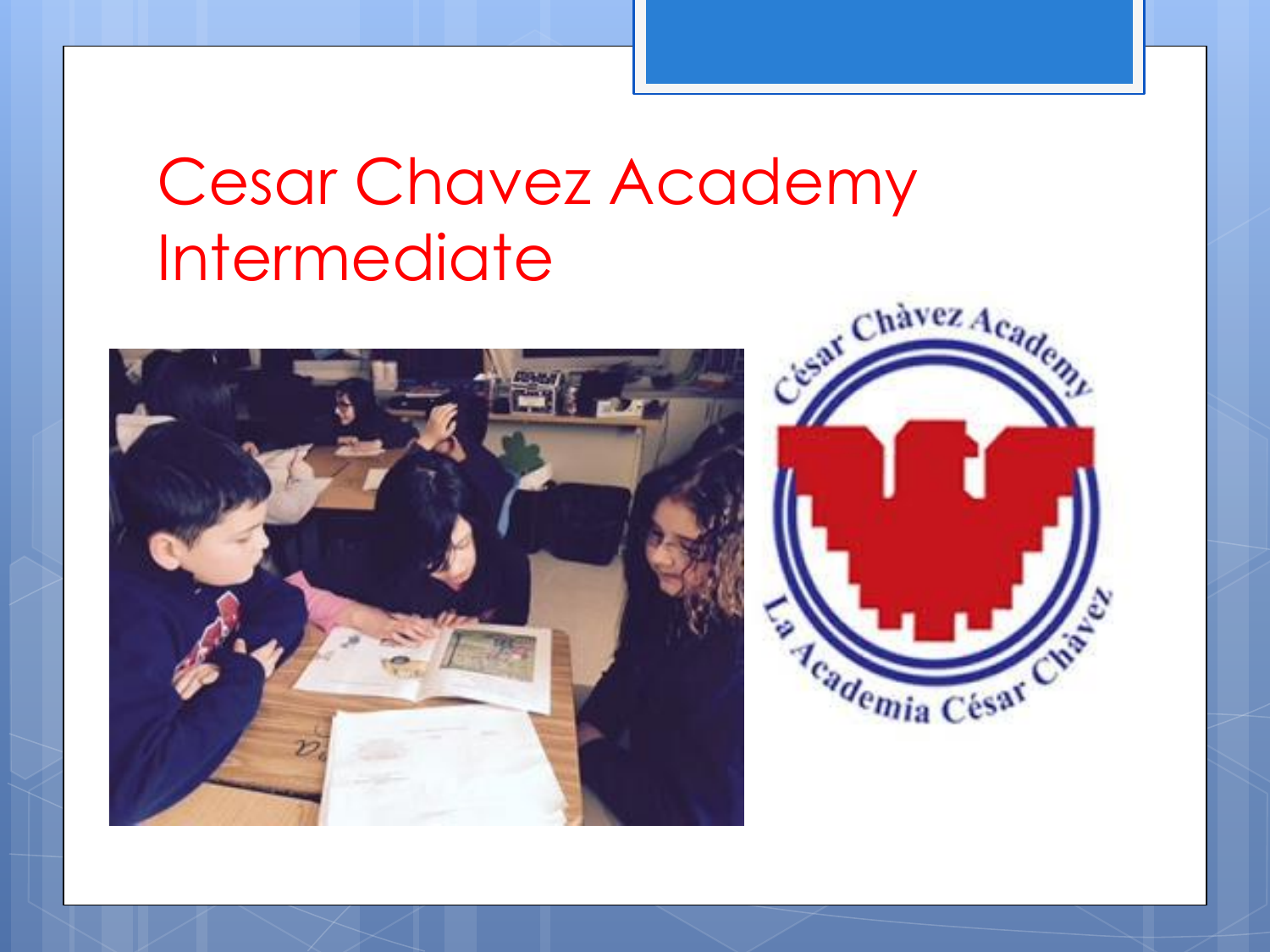# Cesar Chavez Academy

- <sup>18</sup> classroom teachers; 6 of 3rd grade, 6 of 4th grade, 6 of 5th grade.
- 1 teacher for music, P.E. and art.
- n 1 certified reading interventionist, 2 highly-qualified aides for reading, 3 certified math interventionist, 3 special education teacher, 3 Least Restrictive Environment Aides and 5 one-on-one aids.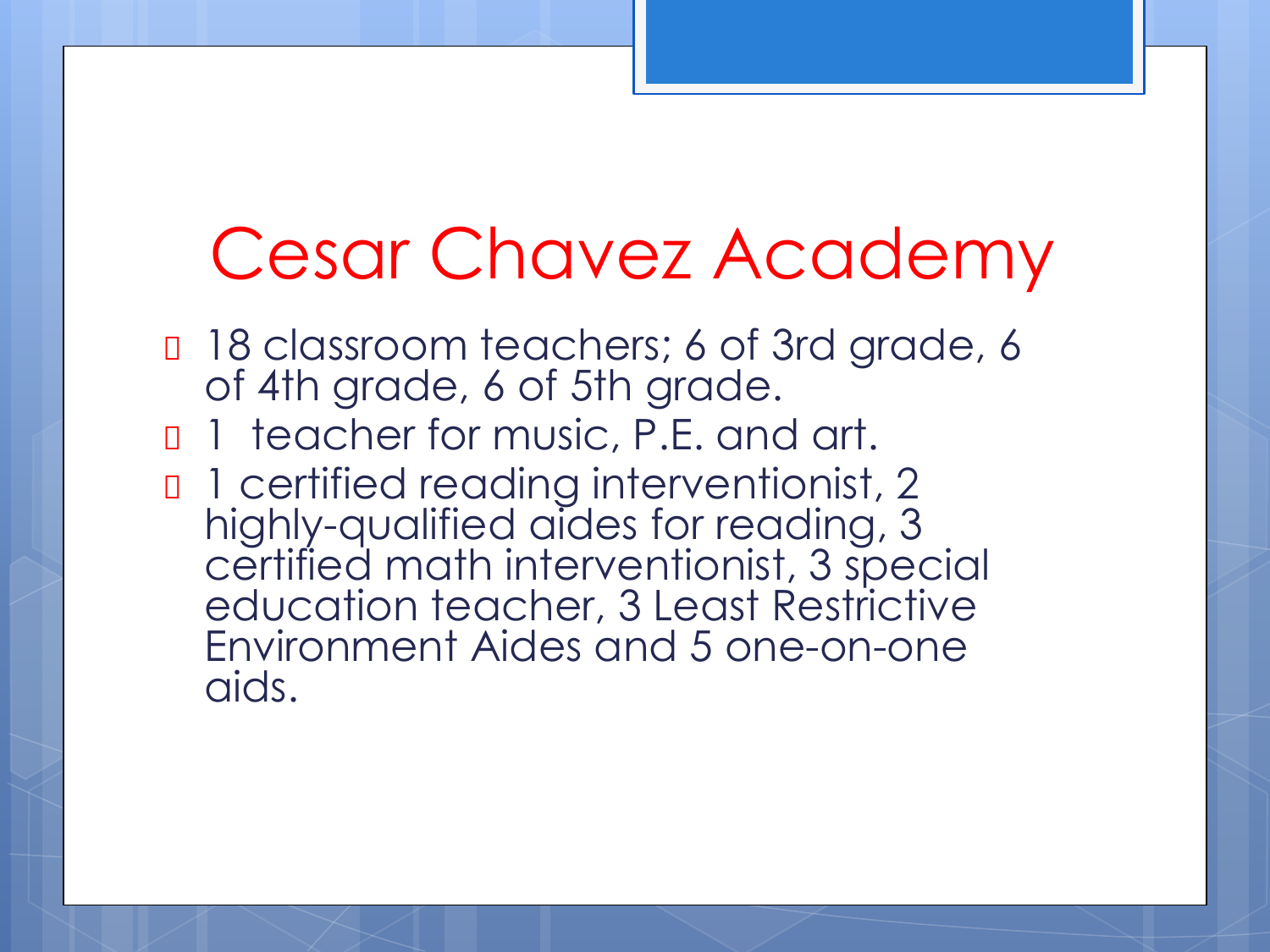Tier 1-Basic Structure School procedures and behavior expectations. Behavior matrix…. consistency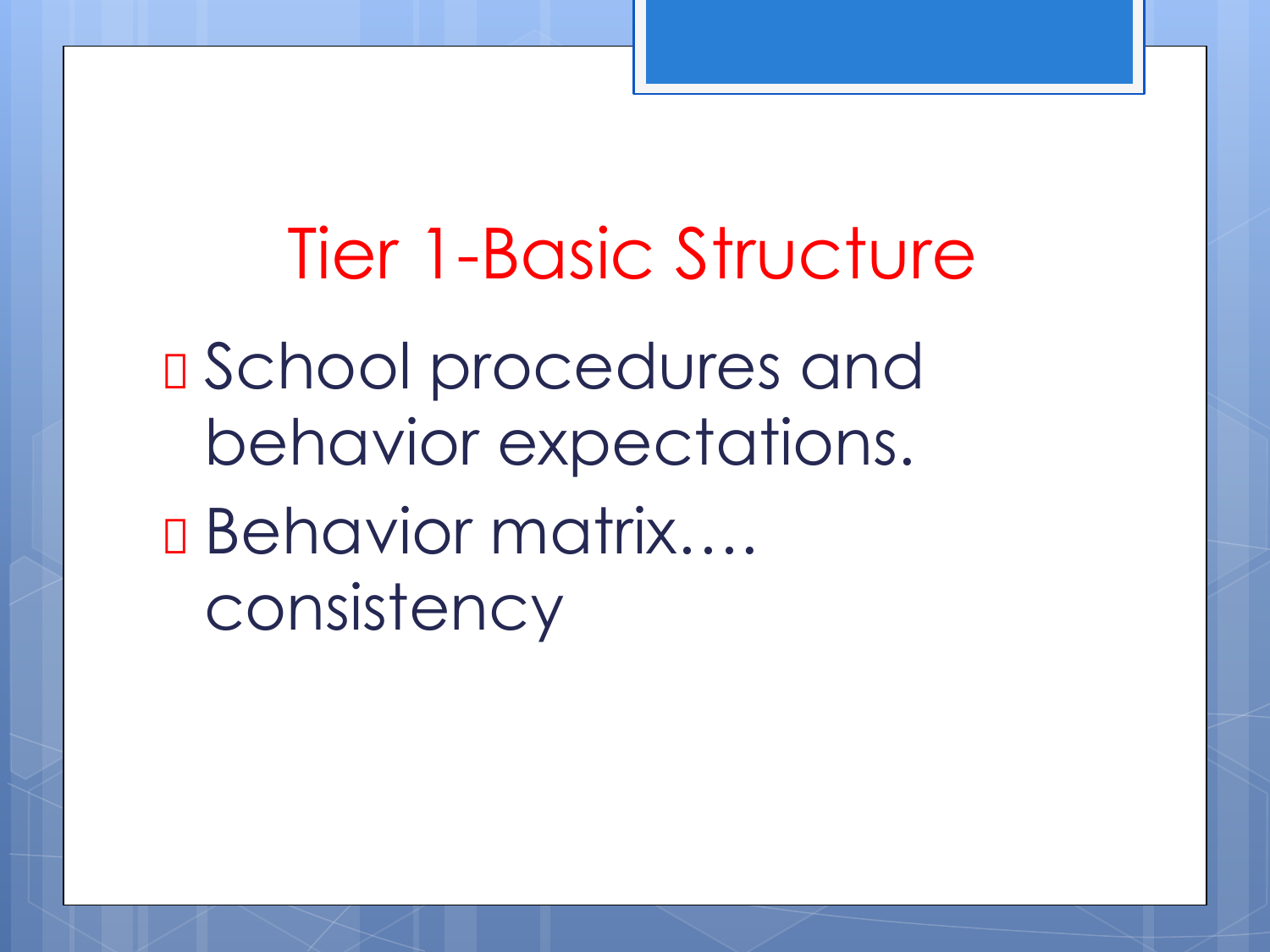## Tier 1 School- Wide **Expectations**

- **B9% of students in Tier 1**
- **D** PBIS Staff Handbook
- **If Matrix in classrooms and behavior expectations** are posted in every area of the school
- **I** School pledge and anti-bullying pledges are recited each morning
- School-wide PBIS kick-off assembly with mock party
- **Example 2 Focus on facts and matrix when dealing with** behavior
- Office referral and think-sheet (orange) procedures and support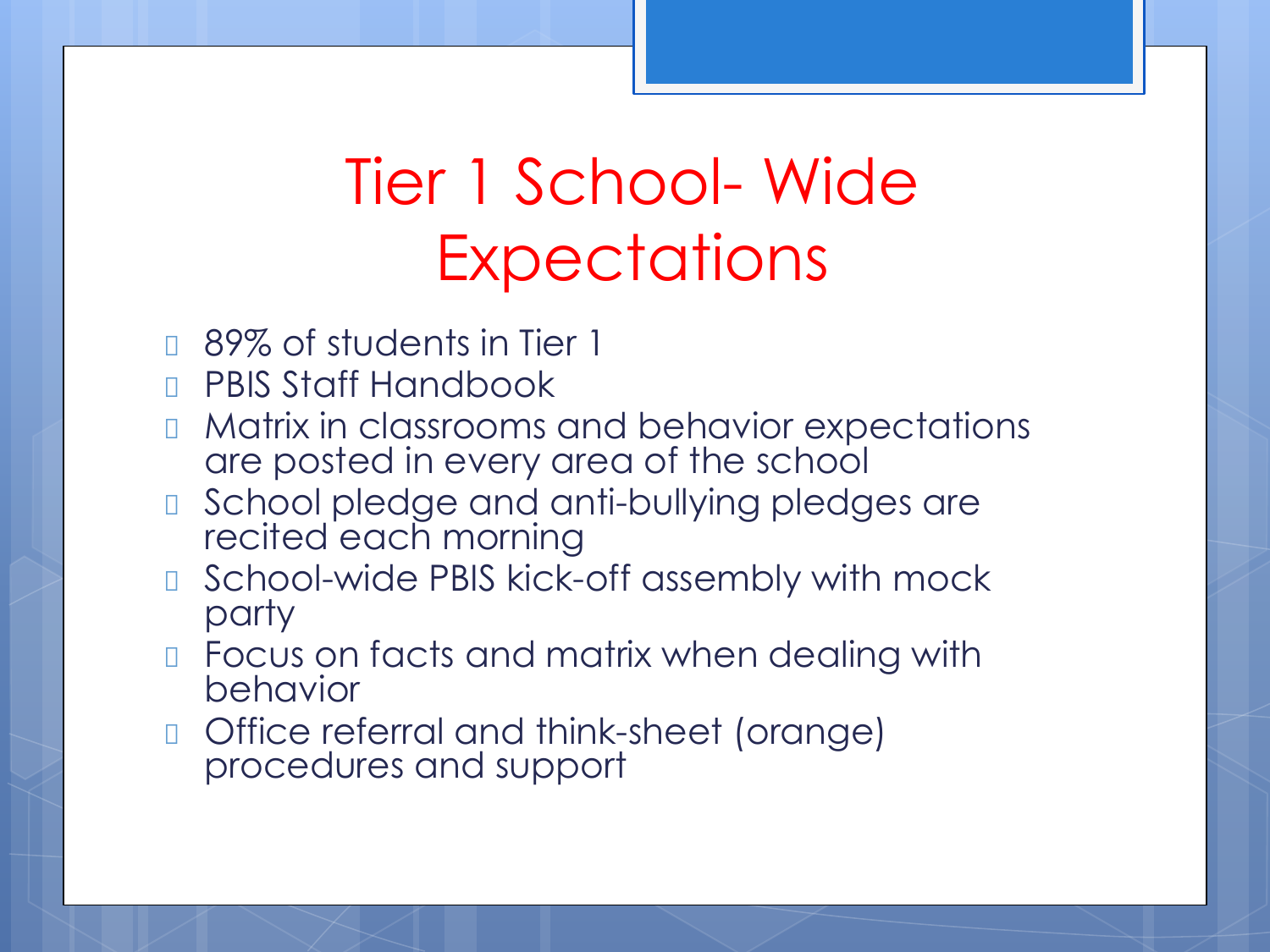# Tier 1 Teacher Expectations

- **D** All staff members have a training in August and all new staff attend Wayne RESA training for tier 1
- D Teachers are required to teach and reinforce appropriate behaviors.
- **Reviewing of the behavior matrix occurs** monthly
- DOJO points and a card flipping system are used with fidelity
- Data is entered daily in Google Drive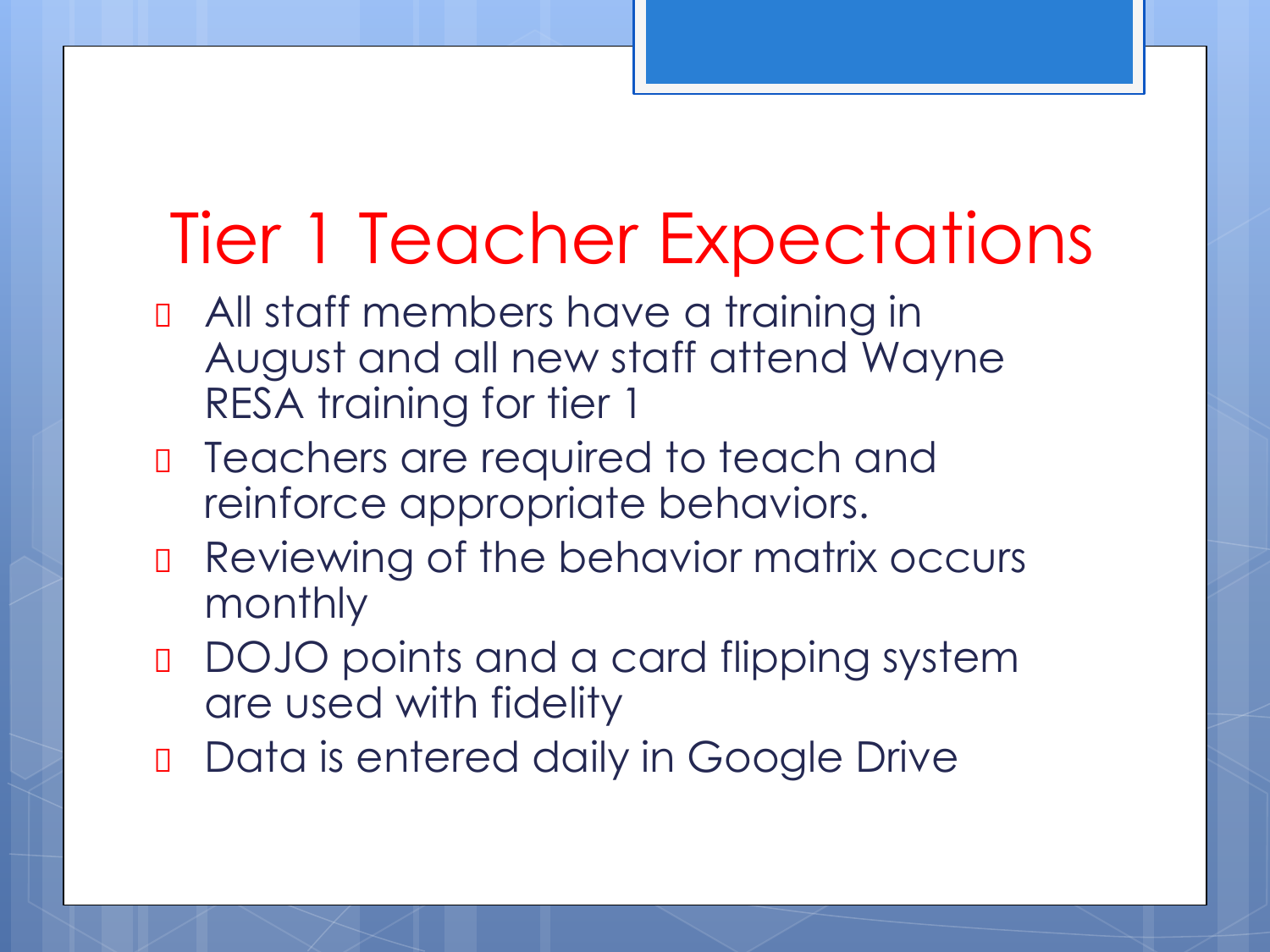## How are DOJO Points and the card flipping system used?

- DOJO points are used before you flip a students card for a specific behavior and to reinforce good behavior.
- **D** Positive DOJO points can be turned in for rewards such as candy, pencils, computer time, lunch with the teacher etc...
- DOJO is used to communicate with parents and parents have access on their phones
- **D** Teachers other than the classroom teachers also have access and use the system when students are out of the regular classroom.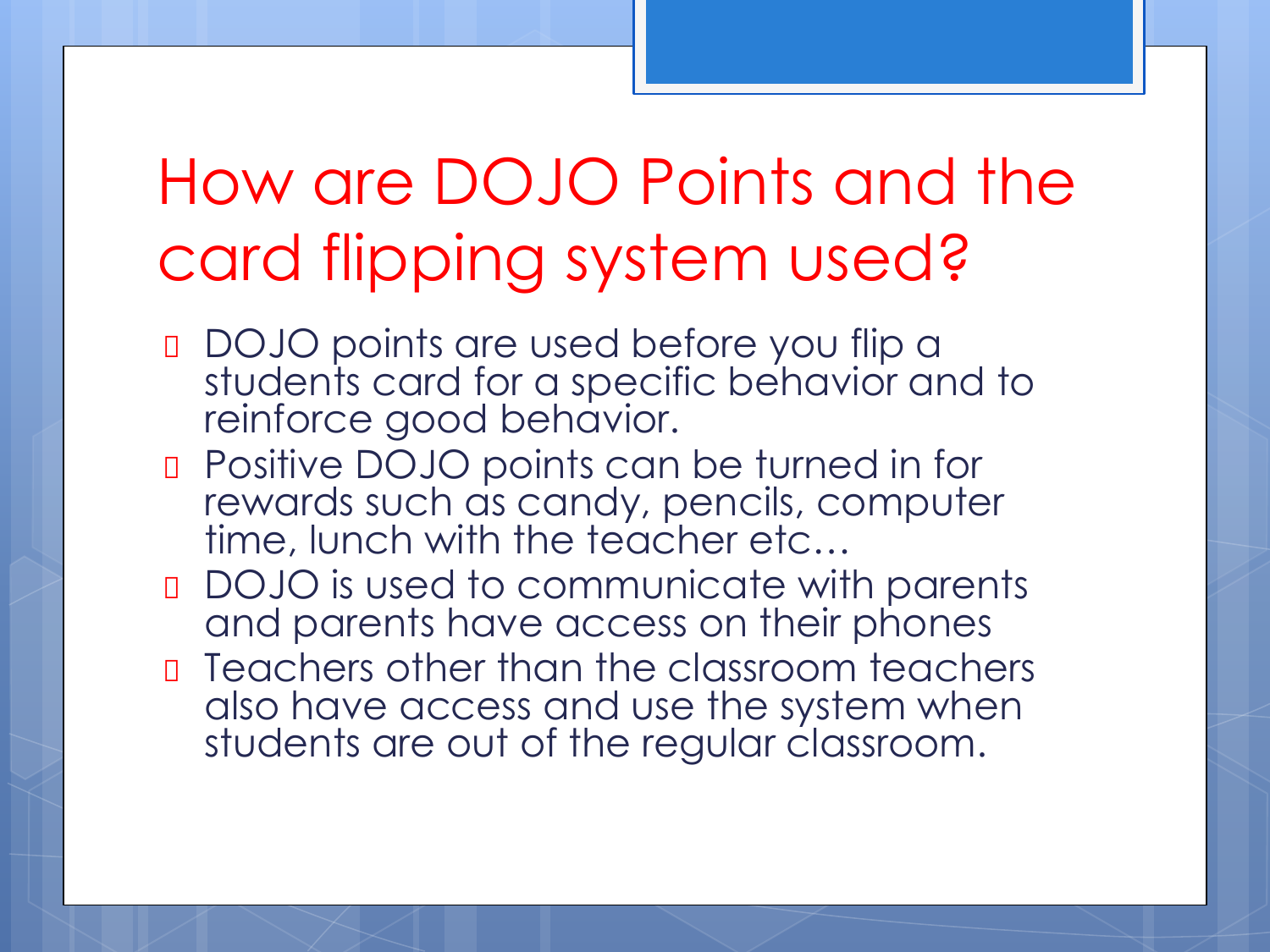# Class DOJO Sample

 [https://teach.classdojo.com/#/classes/56](https://teach.classdojo.com/#/classes/562e41c80d07f77c65409817/points) [2e41c80d07f77c65409817/points](https://teach.classdojo.com/#/classes/562e41c80d07f77c65409817/points)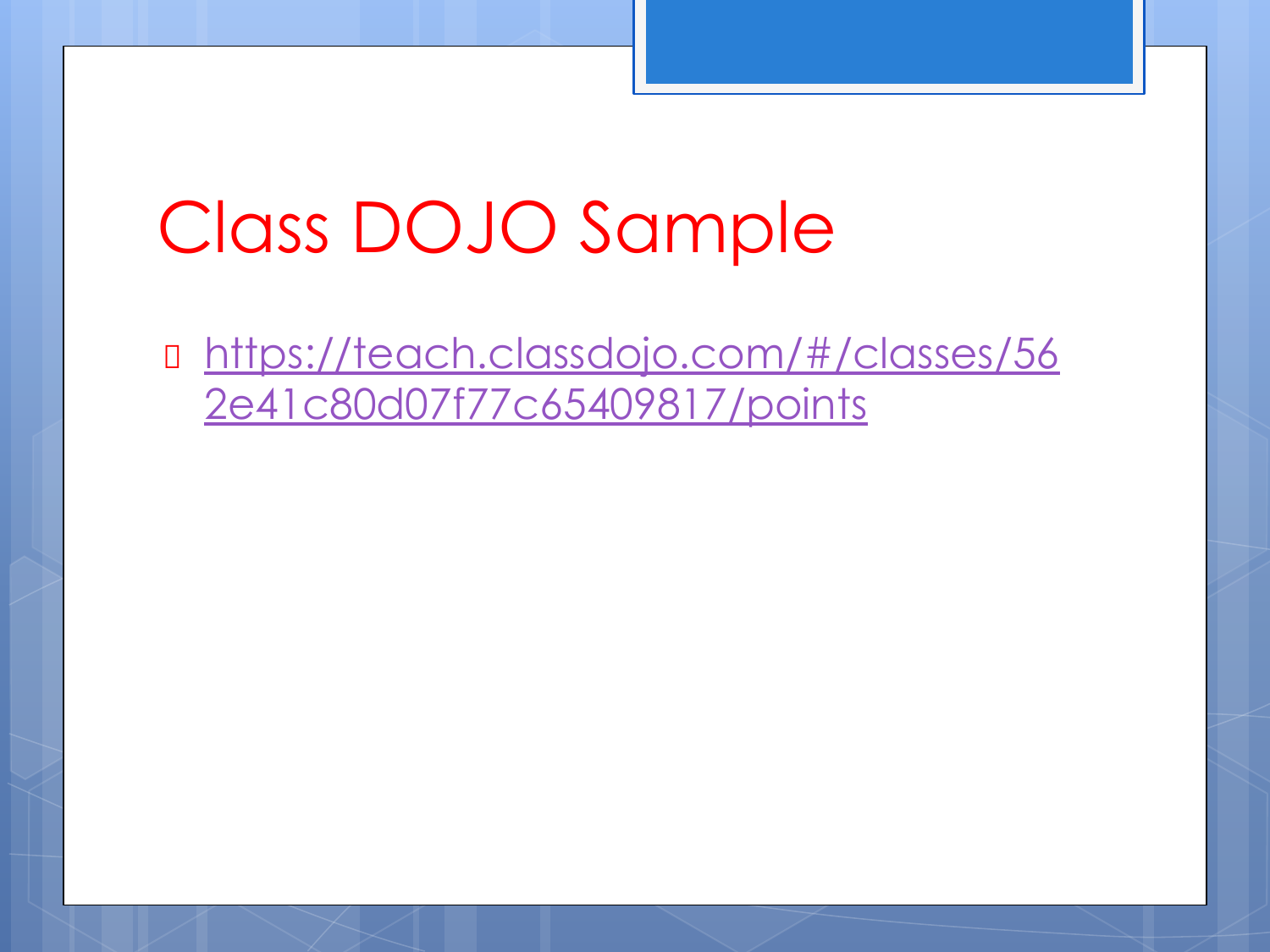#### Rewards and Consequences

- D Monthly green parties!! Electronics day, movie day, Pictionary, minute to win it, craft, extra recess, etc. (about 30 min) All students attend!!
- **D** Monthly clubs with mentor teachers:
- book club
- **n** movie club
- **n** origami club
- and more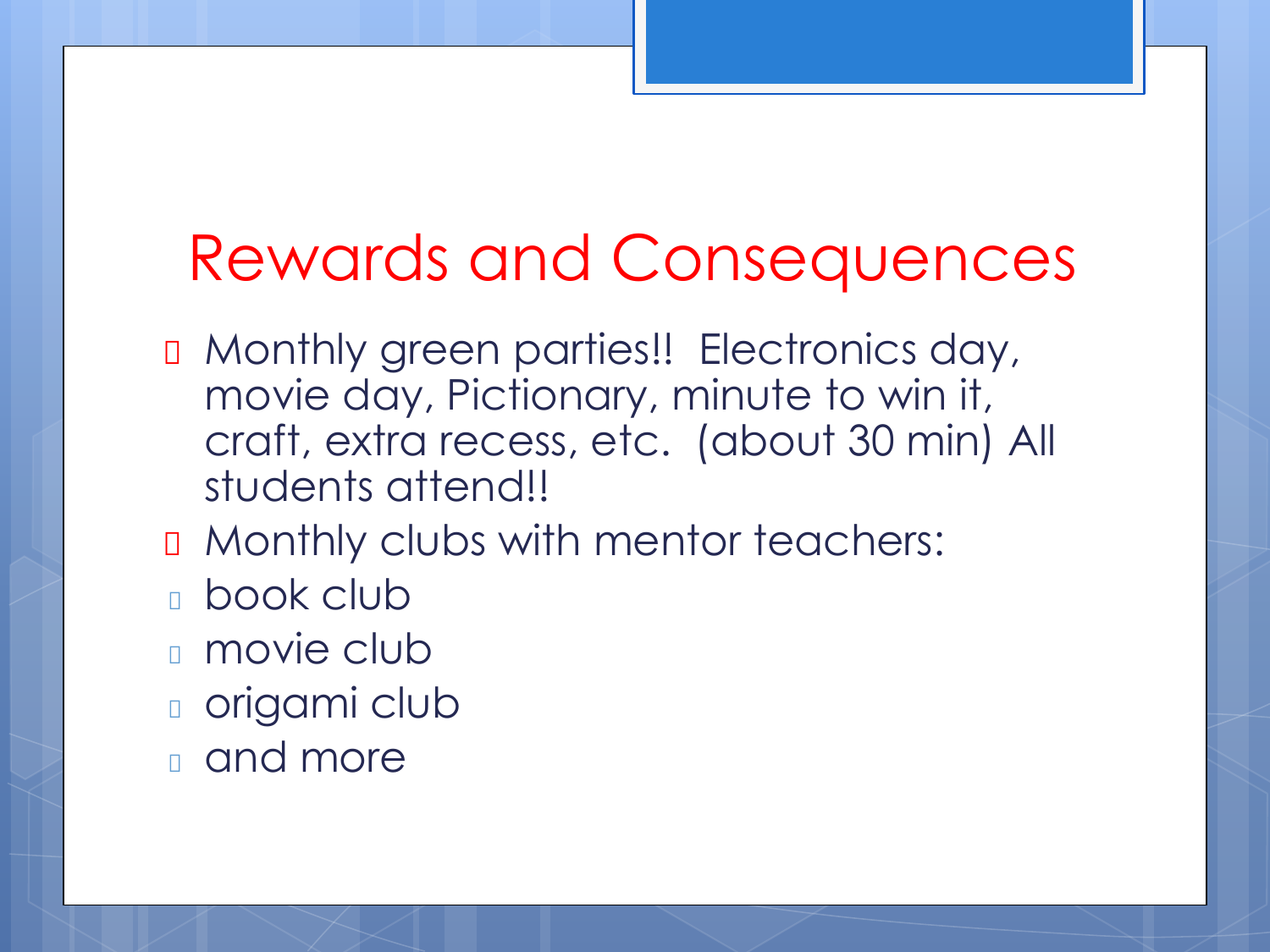# Tier 2 Interventions

- **0** 8% of students receive Tier 2 interventions
- **D** Tier 2 team includes all support staff and administration
- **D** Tier 2 meetings are separate from Tier 1
- Academic and behavior CICO
- Individual Mentoring
- **D MTSS (RTI) monitoring**
- **D** Criteria: 3 yellows, 1 orange and teacher recommendation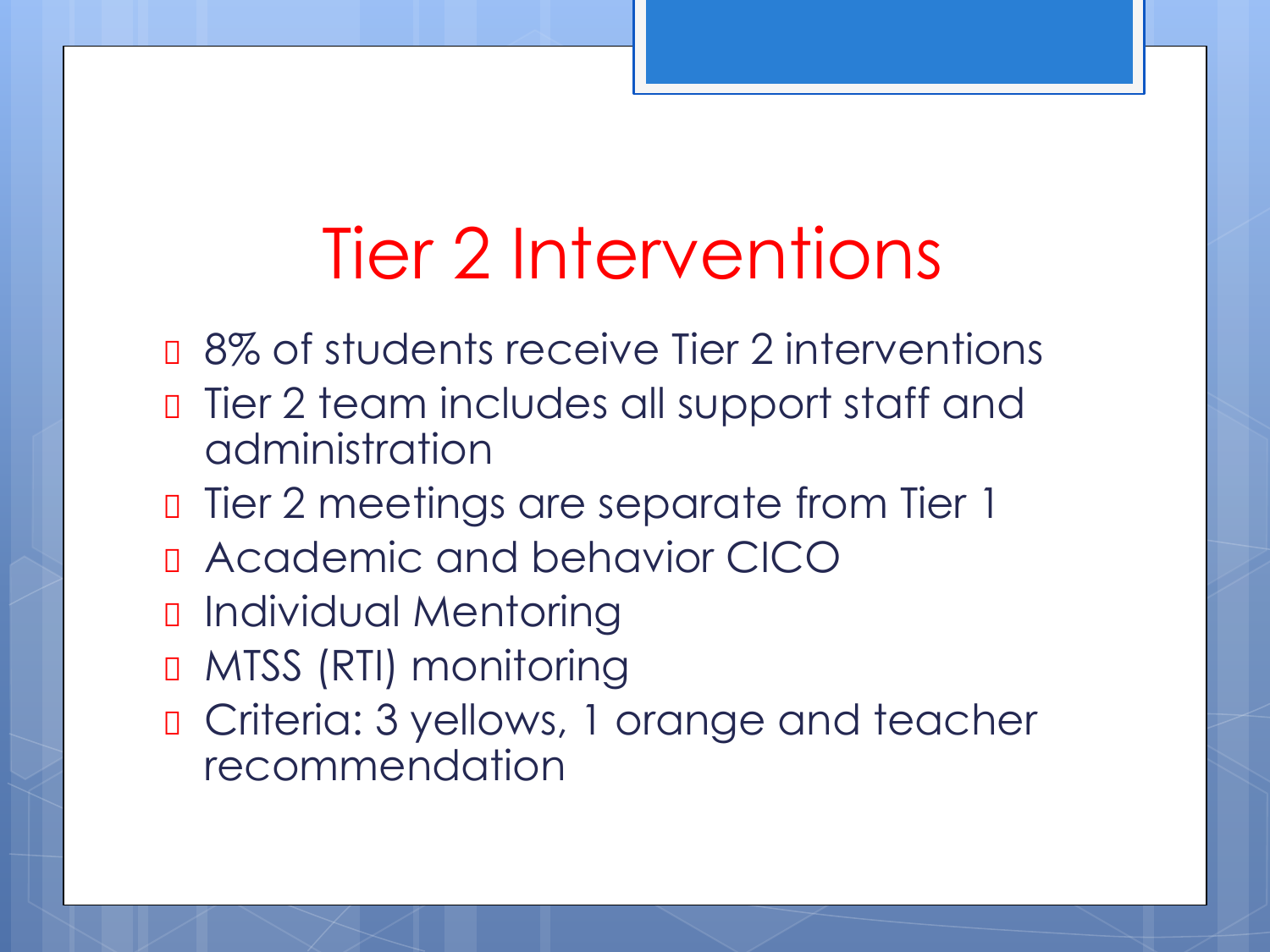# Tier 3

- o 3% of our students are in Tier 3
- o Social work interventions often with social skills group
- o Functional Behavior Assessments and Behavioral Intervention Plans are created
- o Parents go over the plan with staff
- o In some cases students are referred for Special Education Services.